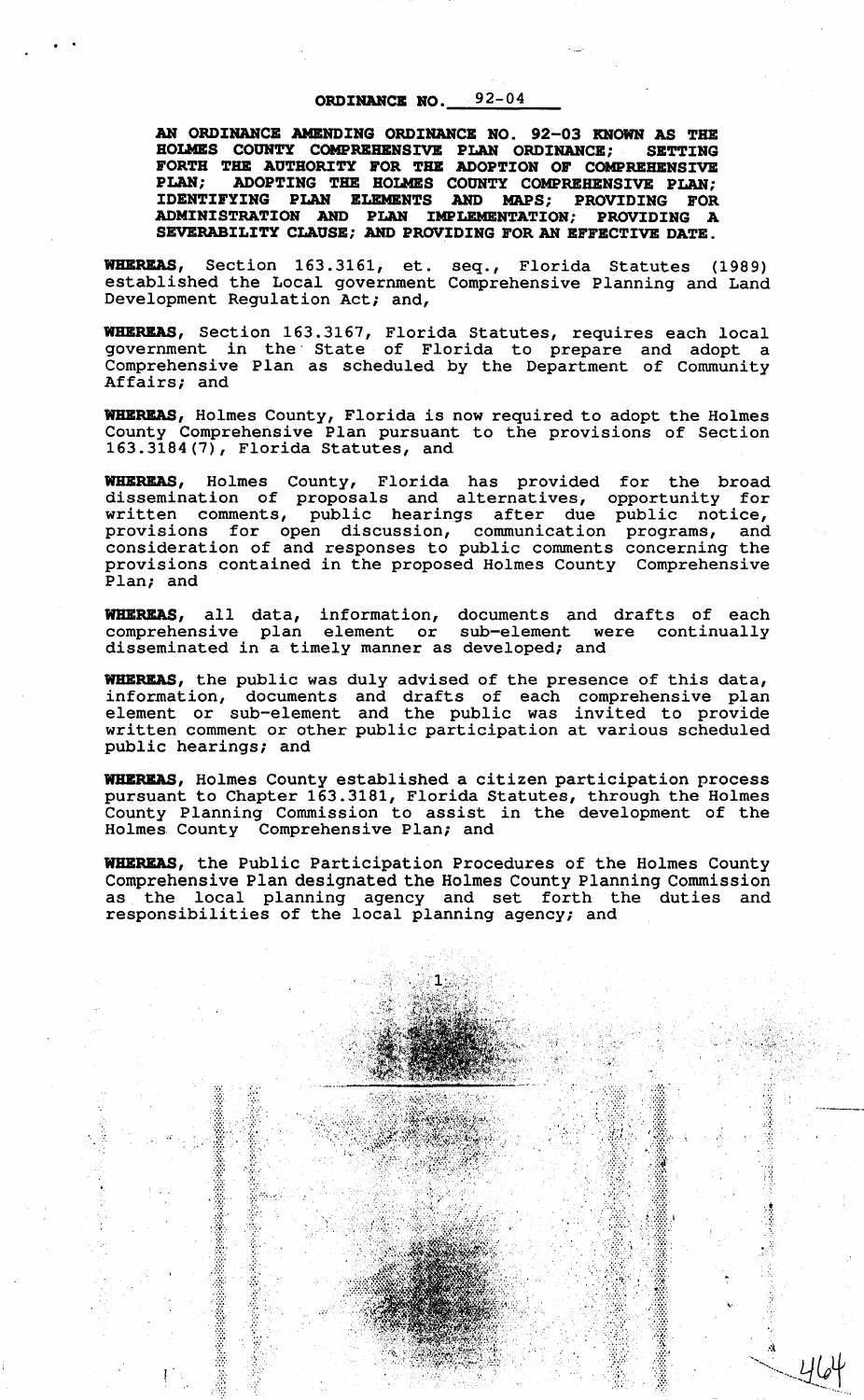**WBBRBAS,** the Holmes County Planning Commission held public hearings on the proposed Holmes County .Comprehensive Plan after due public notice on July 12, 1990, and considered the findings and advice of all interested parties submitting comments, and recommended the submittal of the draft Holmes County Comprehensive Plan to the Department of Community Affairs; and

**WBBRBAS,** the Holmes County Board of County Commissioners held a public hearing on the proposed Holmes County Comprehensive Plan after due public notice on July 12, 1990, and considered the findings and advice of interested parties submitting comments, the recommendations of the Holmes County Planning Commission and upon thorough and complete consideration and deliberation, approved the draft Holmes County Comprehensive Plan for submittal to the draft Holmes County Comprehensive Plan for submittal to the Department of Community Affairs; and

**WBBRBAS,** Holmes County transmitted the draft Holmes County Comprehensive Plan on July 26, 1990, to the Department of Community Affairs pursuant to Chapter 163.3184(3) and Florida Administrative Rule 9J-11; and

**WBBRBAS,** Holmes County received the Department of Community Affairs "Objections, Recommendations, and Comments Report," and all other written or oral comments submitted by members of the public and governing agencies at public meetings held by the Holmes County Planning Commission on February 28 1991, March 19, 1991, March 26, 1991, and April 23, 1991; and

**WHEREAS,** the Holmes County Board of County Commissioners held a public hearing after due public notice on May 15, 1991; reviewed the written comments submitted by the Department of Community Affairs as the "Objections, Recommendations, and Comments Report," reviewed the recommendations by the Holmes County Planning Commission, County staff, and all other written or oral comments submitted by members of the public and governmental agencies; and

WHEREAS, the Holmes County Board of County Commissioners approved Ordinance No. 91-02, adopting the Holmes County Comprehensive Plan, on May 15, 1991; and

WHEREAS, the Department of Community Affairs ("DCA") issued a Notice of Intent to find the Holmes County Comprehensive Plan Not In Compliance on August 7, 1991; and

**WBBRBAS,** Holmes County and DCA entered into a Joint Stipulated Settlement Agreement in October, 1992 to resolve DCA's objections to the Holmes County Comprehensive Plan; and

**WBBRBAS,** the amendments are in compliance with the Stipulated Settlement Agreement dated October 20, 1992; and

WHEREAS, the public hearing for the adoption of the Comprehensive

2

til.

..... .....\_\_\_,

....

.:•:·

*.. ·:* 

··.·. ··----

•,

Ę

·· ........... .................. \_\_ *:·.-.*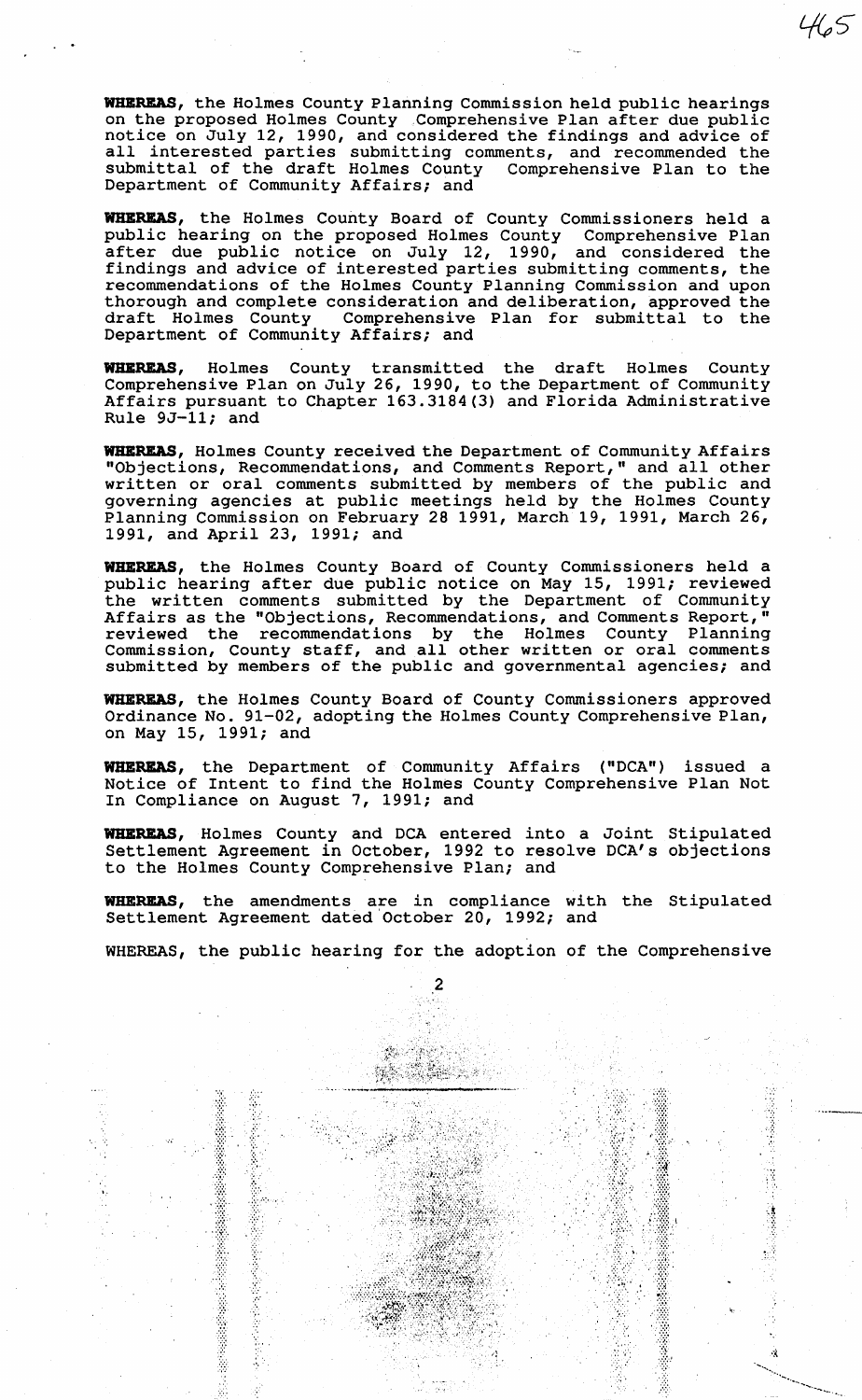Plan Amendments was advertised as required by law and the Act with notice having been published once on October 21, 1992.

NOW, THEREFORE, BE IT ORDAINED BY THE BOARD OF COUNTY COMMISSIONERS OF HOLMES COUNTY, FLORIDA:

Section 1. The matters set forth above are incorporated herein by reference and made a part hereof.

Section 2. This ordinance shall be known as the Holmes County Comprehensive Plan Ordinance, Second Amendment.

Section 3. The Holmes County Comprehensive Plan consists of the following adopted procedures, systems and elements:

- A. Public Participation Procedures
- B. Monitoring and Evaluation Procedures
- C. Concurrency Management System; and
- D. The Goals, Objectives and Policies sections of the following elements:
	- 1. Future Land Use Element;
	- 2. Traffic Circulation Element;<br>3. Housing Element;
	-
	- 3. Housing Element;<br>4. Sanitary Sewer, 4. Sanitary Sewer, Solid Waste, Drainage, Potable Water and Natural Groundwater Aquifer Recharge Element;
	- 5. Conservation Element;<br>6. Recreation and Open S
		-
	- 6. Recreation and Open Space Element;<br>7. Intergovernmental Coordination Intergovernmental Element; and
	- 8. Capital Improvements Element.

All maps and tables identified in the Holmes County Comprehensive Plan as part of the adopted plan are also adopted. These maps include the following:

- 1. Future Land Use Map;<br>2. Flood-prone Areas;
- 2. Flood-prone Areas;<br>3. Soils Map;
- 3. Soils Map;<br>4. Floodplain

'. :.:

.....

!

•.·

- 4. Floodplains Map;<br>5. Wetlands Map;
- 5. Wetlands Map;<br>6. Year 2001 Fun
- Year 2001 Functional Classification of Roadways Map;
- 7. Year 2001 Number of Lanes and Major Transportation Features;

## E. Responses to "Objections, Recommendations, and

ર

š,

ġ

'66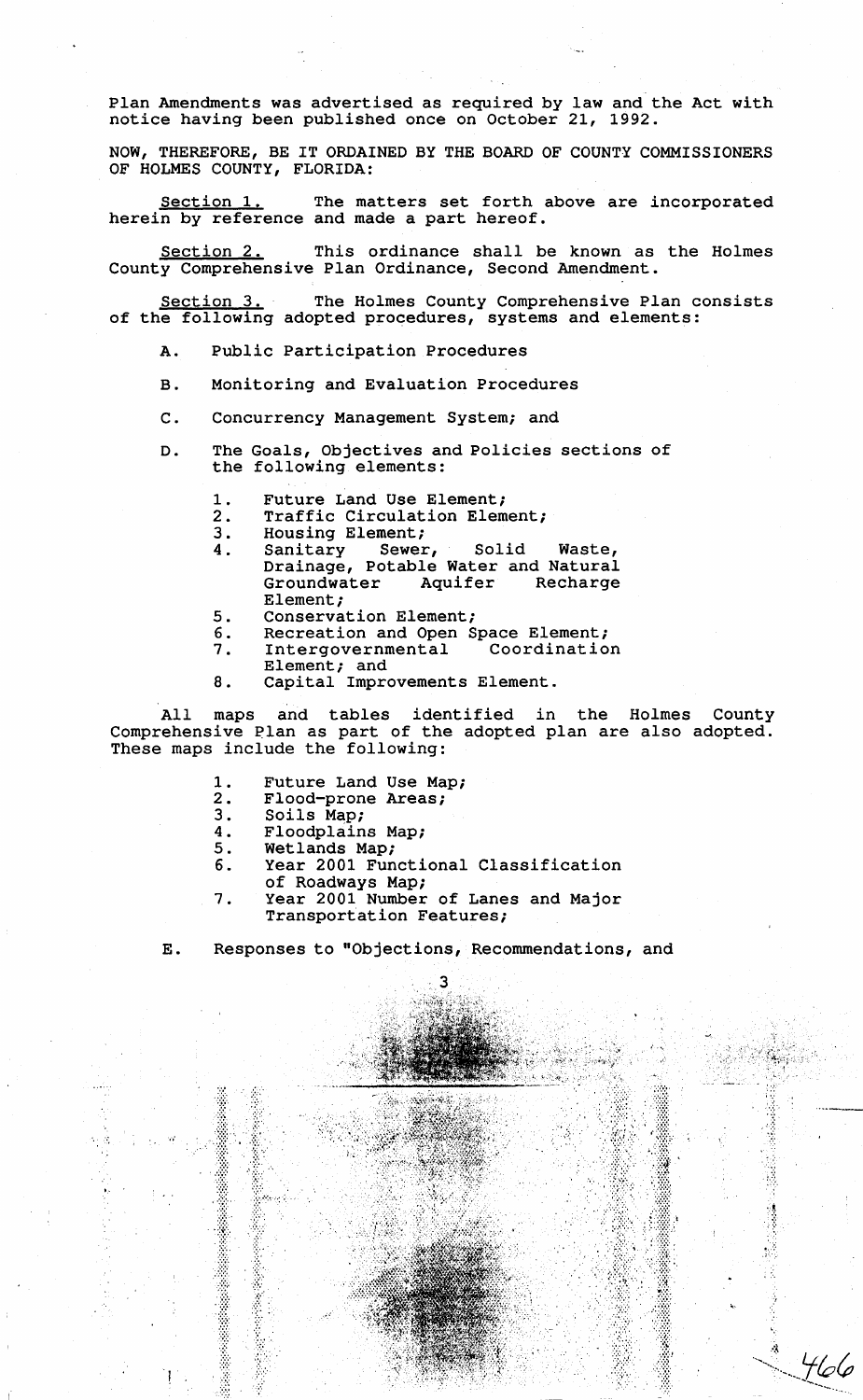## Comments Report incorporated in the Plan Elements."·

 $\cdot$   $\cdot$ 

An official, true and correct copy of all elements of the Holmes County Comprehensive Plan as adopted and as amended from time to time shall be maintained by the Administrative Assistant to the Board of County Commissioners.

Section 4. The final adoption of the Holmes County Comprehensive Plan Amendment in its entirety shall be deemed to take place upon adoption of this ordinance at the time of the vote of the Board of County Commissioners of Holmes County, Florida.

Section 5. This Board finds that the elements of the Holmes County Comprehensive Plan as finally adopted by this ordinance are related to and consistent with each other and that the Holmes County Comprehensive Plan, as amended and adopted, is internally consistent and is otherwise in compliance with the Local Government Comprehensive Planning and Land Development Regulation Act, Chapter 163, Part II, Florida Statutes 1989.

Section 6. The Holmes County Administrative Assistant or his/her designee shall be responsible for the general his/her designee shall be responsible for the general administration of the Holmes County Comprehensive Plan. The Holmes County Board of County Commissioners or its designee shall be responsible for reviewing all ordinances, and pursuant to Chapter 163.3194(2) identify those which pertain to land development for submission to the Holmes County Planning Commission for their review, consideration, and recommendation to the Board of County Commissioners. The County Building Inspector or his/her designee shall be responsible for evaluation of all development orders pursuant to the Holmes County Comprehensive Plan and shall assign parbaans to the normes county compromented run and sharp assign<br>duties to the appropriate subordinates or through interlocal ducies to the appropriate substitutates of

Section 7. This Board hereby ratifies and adopts all procedures utilized with regard to the adoption of the Holmes County Comprehensive Plan notwithstanding contrary provision, if any, contained in any other County ordinance.

Ą,

···:·:· *:·.·.·*  '.'.'.

 $\frac{m}{2}$ *:::*  ...  $\mathcal{L}^{\infty}$